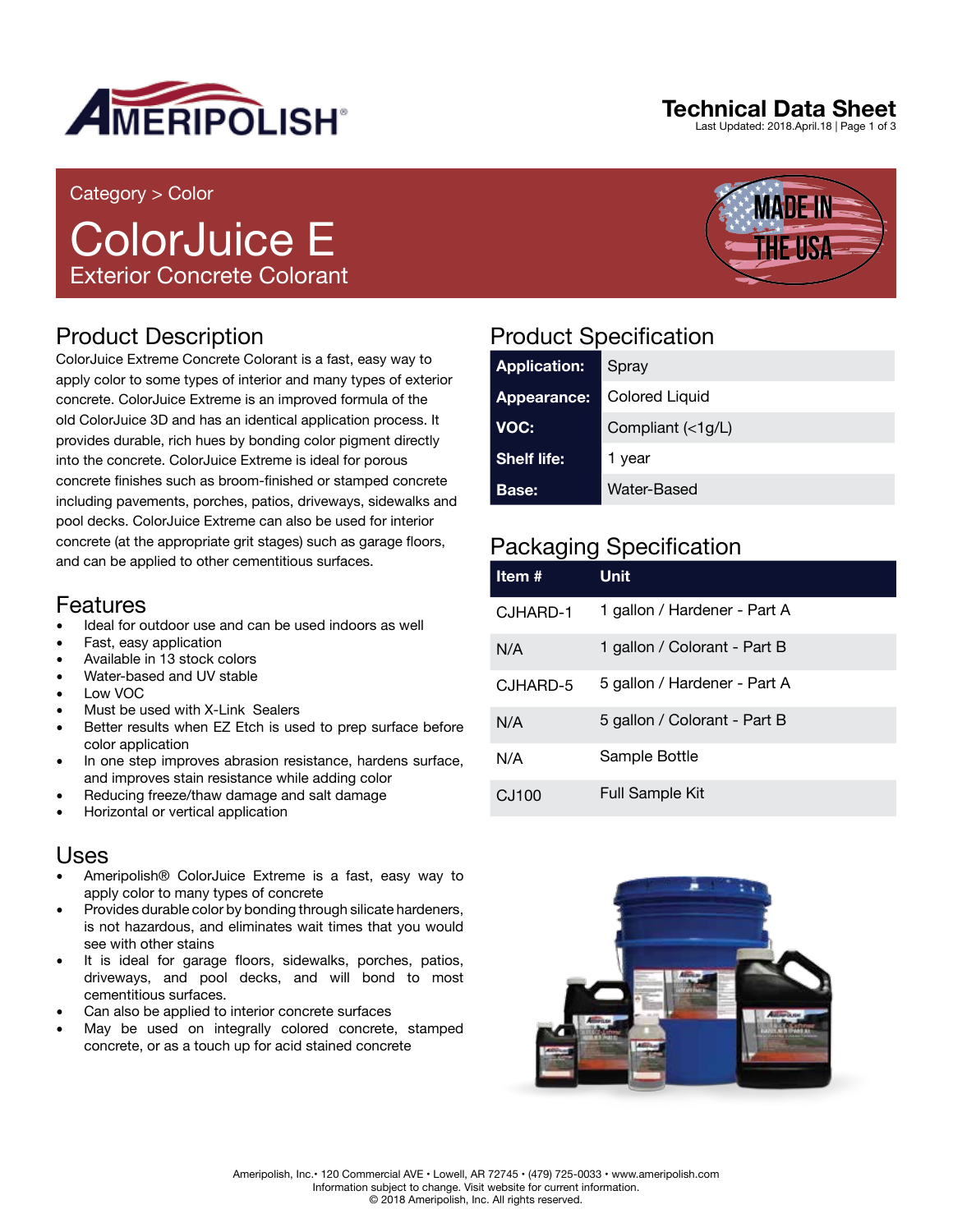

## **Technical Data Sheet**

Last Updated: 2018.April.18 | Page 2 of 3

#### Category > Color

# ColorJuice E Exterior Concrete Colorant

#### Dilution & Coverage

Mix Ameripolish® ColorJuice Extreme - Part A (hardener) with Ameripolish® ColorJuice Extreme - Part B (colorant), shake well and the product is ready to be used.

On troweled concrete, product will cover approximately 600- 800 sf/gallon (15-20m2/L), and 300-400 sq/gllon (7-10m2/L) on porous concrete. Highly absorbent concrete may lower coverage rates.

#### Preparation

Ameripolish® ColorJuice Extreme should be prepared properly. Use Ameripolish® Strip and Clean for cleaning and degreasing Ameripolish® EZ Etch for profiling and removing and latent concrete. For an increase in protection use Ameripolish® X-Link Sealers.

NEW CONCRETE SHOULD CURE FOR 28 DAYS BEFORE APPLICATION.

For best results, perform a moisture content test on both newly poured and existing slabs. Slabs with moisture content 5 lbs per 1000 sf or less show best performance (ASTM F1869 calcium chloride test). High moisture levels may affect performance of color. Do not apply if concrete is frozen, dirty, or has standing water

### Application

Make sure the concrete is prepared properly using the Ameripolish® Strip and Clean and/or Ameripolish® EZ Etch products according to the manufacturer's specifications.

Testing: Prior to starting the project, apply Ameripolish® ColorJuice Extreme to sample area of each type of concrete to be treated, using application procedures proposed for project. Confirm that concrete is receptive to colorant.

Spray Ameripolish® ColorJuice E with a conical (Gray # 8) tip to lightly wet surface without creating puddles. Apply in a consistent, overlapping circular motion, holding the wand approximately 12- 18 inches above the surface. Color will absorb into concrete more quickly in some places than others. This is normal and does NOT indicate that extra dye is needed. For polished concrete, use only 1 application of Ameripolish® ColorJuice E. For broom finished concrete, additional applications may be needed to reach the desired color. Do not over apply.

Project Conditions: Recommended ambient temperature during application should be 40-90°F (4-32°C). Porous Concrete (broom finished, stamped, etc.)

Surface Preparation: Clean concrete with Ameripolish® EZ Etch with a power washer or use other methods. Remove all debris, stains, sealers, and coatings. Concrete must be thoroughly dry before Ameripolish® ColorJuice Extreme application. Equipment: Apply Ameripolish® ColorJuice Extreme using Ameripolish® approved sprayer with conical tip.

Application: Spray a light first application of product allowing it to completely absorb and penetrate. After one hour, or when dry, spray a second light application, if needed. Move sprayer in direction at 90 degrees from first application.

Protection: Seal concrete using Ameripolish® X-Link Sealer according to the manufacturer's specifications.

#### Cleanup

Clean up tools or any overspray with water before product dries. Allow time to dry. Remove dust or debris with broom, vacuum, water hose, mop, or auto scrubber. Renew protective sealer every one to two years depending on wear and foot traffic.

#### Storage

- Store upright in safe dry place at 40-105F° (4 -41C°)
- Keep product from freezing
- Keep out of reach of children
- Seal container after use
- Do not mix with other chemicals

### VOC Compliance

In addition, Ameripolish® ColorJuice Extreme offers VOC compliance with low VOC at <1g/L and is also compliant with national, state, and district regulations:

- US Environmental Protection Agency
- California Air Resources Board SCM Districts\*
- South Coast Air Quality Management District<br>• Maricopa County AZ
- Maricopa County, AZ
- Northeast Ozone Transport Commission

\*Before application, verify product conformance with local and